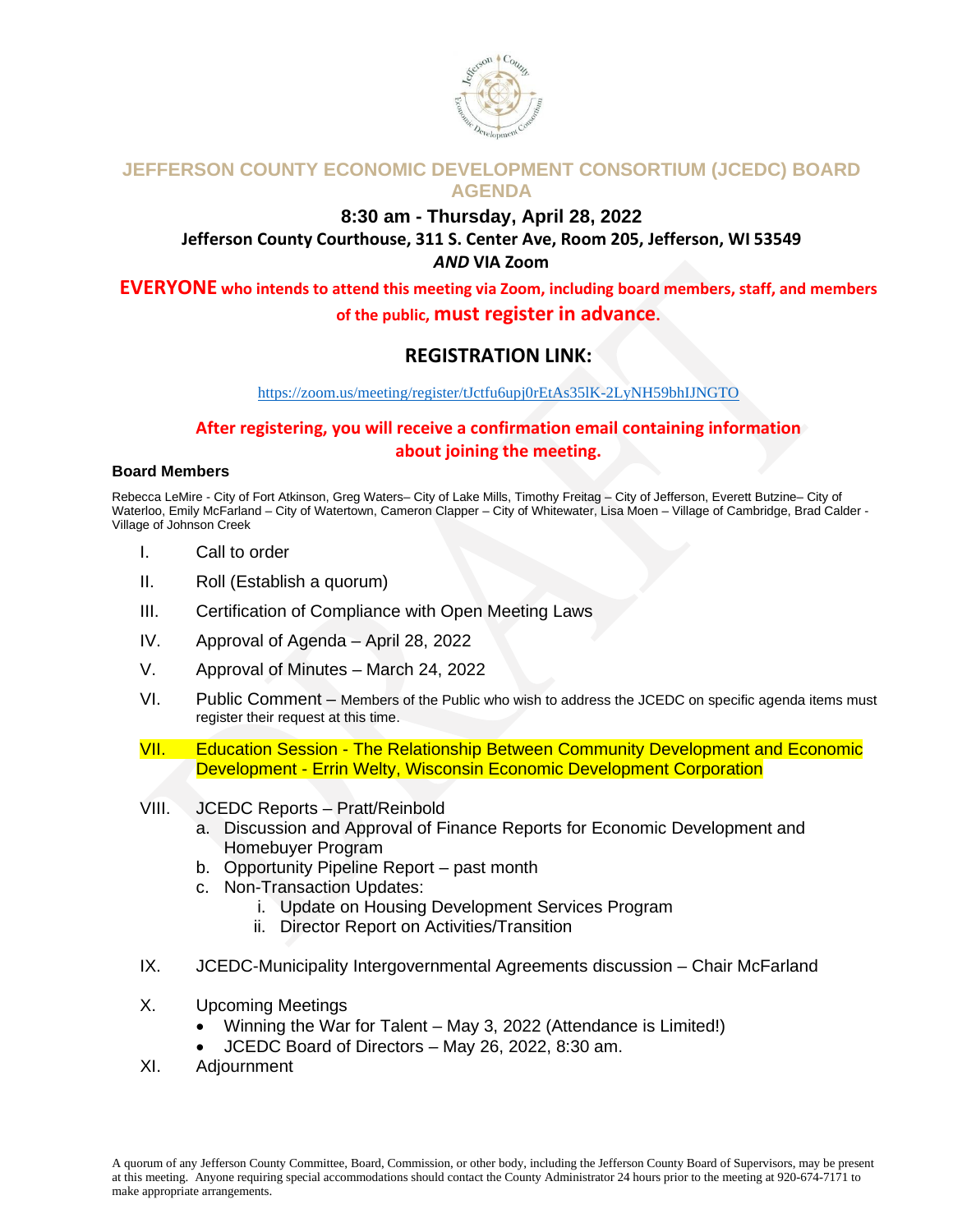#### **Jefferson County Economic Development Consortium (JCEDC) Board of Directors Meeting March 24, 2022 – Meeting held in person and via Zoom.**

Board members - Rebecca LeMire - City of Fort Atkinson, Timothy Freitag - City of Jefferson, Greg Waters - City of Lake Mills, Everett Butzine – City of Waterloo, Emily McFarland - City of Watertown, Cameron Capper - City of Whitewater, Lisa Moen - Village of Cambridge, Brad Calder of Johnson Creek, David Drayna - Jefferson County Supervisor, Karl Zarling - Jefferson County Supervisor, Amy Rinard - Jefferson County Supervisor, Russ Kottke - Dodge County

**I. Call to Order -** Meeting called to order by Chairman McFarland at 8:31 am.

#### **II. Roll Call – Quorum Established**

- JCEDC Board Members Present: Greg Waters, Everett Butzine, Emily McFarland, Cameron Clapper, Brad Calder, David Drayna, Karl Zarling, Russell Kottke
- Absent: Rebecca LeMire, Tim Freitag, Lisa Moen, Amy Rinard
- Staff Present: Victoria Pratt, Julie Olver, Deb Reinbold, RoxAnne Witte
- Members of the Public Attending: Alex Allon-City of Watertown, Cathy Anderson- City of Whitewater, Vanessa Ineza- WEDC
- **III**. **Certification of compliance with Open Meeting Law Requirements** Staff certified compliance for the agenda dated March 24, 2022.

#### **IV. Approval of Agenda**

Drayna/Kottke moved to approve March 24, 2022 agenda as printed. Motion passed.

#### **V. Approval of Minutes**

Drayna/McFarland moved to approve February 27, 2022 JCEDC minutes as printed. Motion passed.

#### **VI. Public Comments -** None

#### **VIII. JCEDC Reports**

- **A. Finance Report –**Zarling/Drayna moved to approve February 28, 2022, JCEDC and Homebuyer Program finance reports as presented. Motion passed.
- **B. Opportunity Pipeline Update** Reinbold gave update on recruitment/retention/expansion projects that have been active for the last 30 days.

#### **C. Non-Transaction Updates**

- **i. Social Media/Website analytics** Olver gave an update on analytics from the JCEDC/ThriveED website for the last 6 months. She informed the board that the website will be getting an update this year. Olver will investigate capturing other data points and trends, based on board feedback.
- **ii. Community Activities/touches** Pratt updated the board on inquiries received, staff presentations delivered, and outreach to promote regional assets inside and outside the region.
- **iii. Update on Housing Development Services Program** Pratt shared that all contracts with funders and the consulting team are being finalized this week. Information regarding applications and the link to applications, will be sent out to the communities within 2 weeks.
- **iv. Update on next steps re: 2022-2026 Strategic Plan** Pratt provided an update on the plans for the May 23-24 planning retreat in Delavan. Attendees will include 3-4 representatives from both the public and private sectors who serve on the JCEDC or the ThriveED Board, along with representatives from 2 large nonprofits in the county, the County Administrator and the JCEDC Director.
- **v. Update on Home Buyer Program – service delivery options** Discussion held regarding options for continued delivery of home buyer services for eligible county residents. Chairman McFarland asked for this item to be listed as a future agenda item for the JCEDC board to consider their options.
- **IX.** Intergovernmental Agreements JCEDC Municipality discussion Chairman McFarland reminded all board members to give their feedback regarding the agreements to Ben or Vicki as soon as possible. This item will be added to the April agenda for further discussion.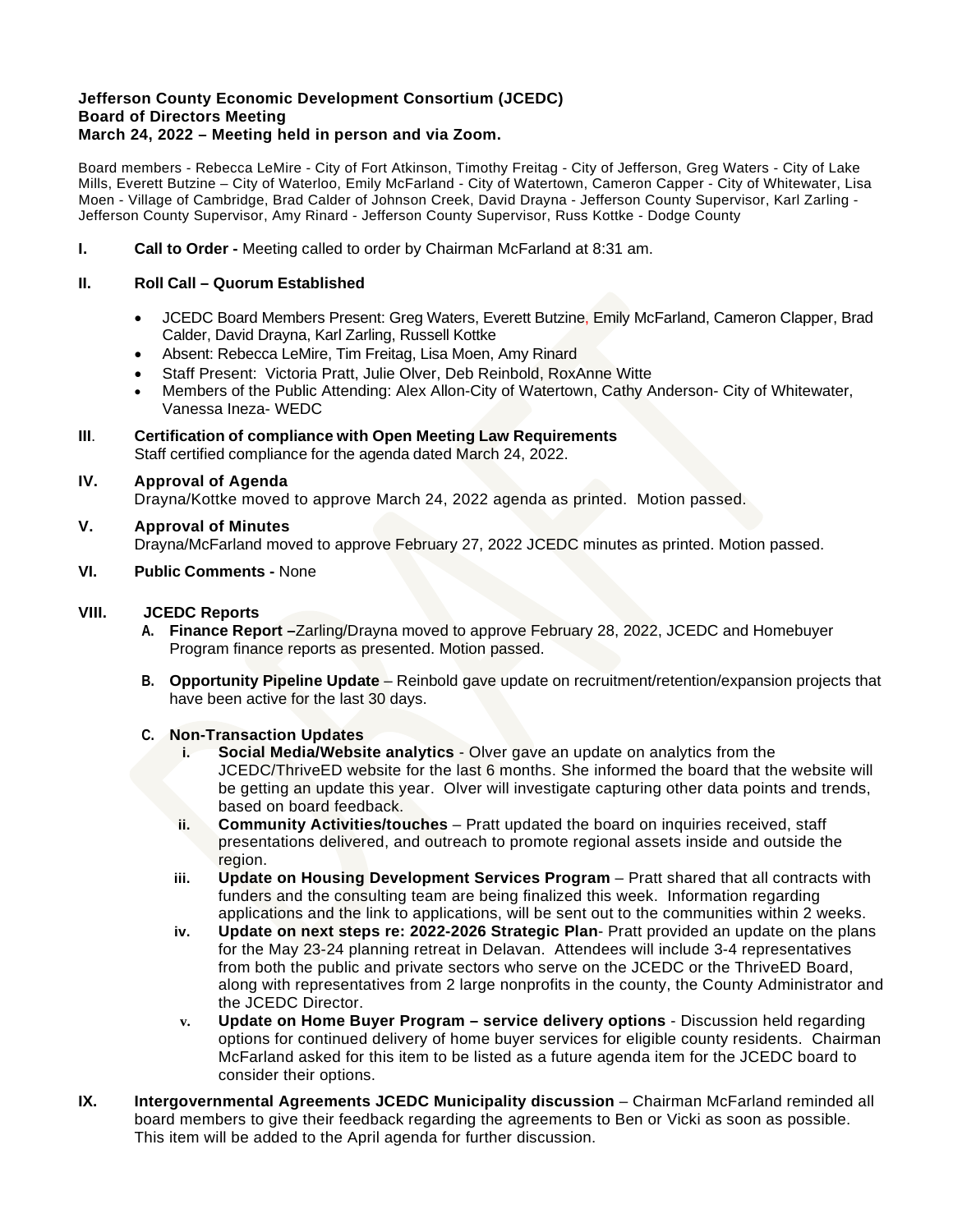JCEDC Board of Directors 3-24-2022 Page 2

#### **XI. Future Agenda Items**

- Home Buyer Program service delivery options
- Jefferson County IGA Agreement proposed changes

#### **XII. Upcoming Meetings**

- JCEDC Board of Directors, April 28, 2022, 8:30 am.
- Winning the War on Talent Workshop, May 3, 2022 8:00 am 12:00 noon, Madison College, 1300 W Main Street, Watertown
- Conversations with ThriveED, May 18, 2022, 4:00 5:30 pm, Twice Baked Pottery, 235 S Main Street, Jefferson.

#### **XIII. Adjournment**

There being no further business to come before the board for consideration at this time, Zarling/Clapper moved to adjourn. Meeting adjourned 9:33 am.

Minutes prepared by:

RoxAnne L. Witte, Program Specialist Jefferson County Economic Development Consortium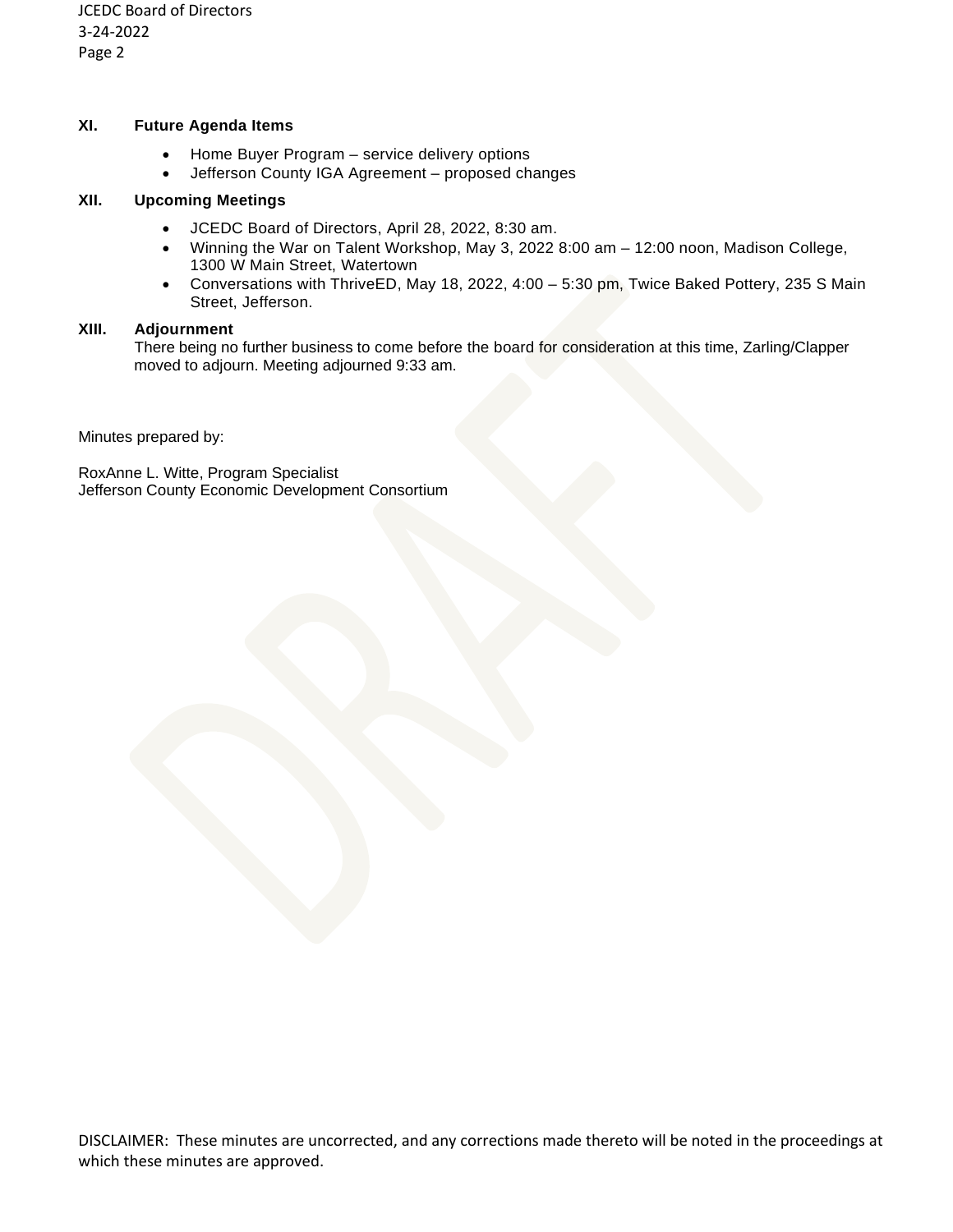|                                    | <b>March</b>     |                       | <b>Year to Date</b> |              |        |
|------------------------------------|------------------|-----------------------|---------------------|--------------|--------|
|                                    | <b>Estimates</b> | <b>February Final</b> | Actual              | 2022 Budget* |        |
| Revenue                            |                  |                       |                     |              |        |
| <b>JCEDC GHDP Service fees</b>     |                  |                       |                     | 135,000.00   | 0.0%   |
| <b>GHDP Reimburseable Espenses</b> |                  |                       |                     |              |        |
| V-Cambridge                        |                  |                       | 160.50              | 160.50       | 100.0% |
| <b>V-Johnson Creek</b>             |                  |                       | 4,546.50            | 4,546.00     | 100.0% |
| <b>C-Fort Atkinson</b>             |                  |                       | 18,702.00           | 18,702.00    | 100.0% |
| C-Jefferson                        |                  |                       | 12,165.00           | 12,165.00    | 100.0% |
| <b>C-Lake Mills</b>                |                  |                       | 9,226.50            | 9,226.50     | 100.0% |
| C-Waterloo                         |                  |                       | 5,043.00            | 5,043.00     | 100.0% |
| C-Watertown                        |                  |                       | 23,199.00           | 23,199.00    | 100.0% |
| <b>C-Whitewater</b>                |                  |                       | 3,882.00            | 3,882.00     | 100.0% |
| <b>Jefferson County</b>            |                  |                       | 128,433.00          | 128,433.00   | 100.0% |
| Dodge County                       |                  |                       |                     | 56,270.65    | 0.0%   |
| <b>Contra Account</b>              |                  |                       | (13,690.50)         | (13,690.50)  | 100.0% |
| <b>Total</b>                       |                  |                       | \$191,667.00        | \$382,937.15 | 50.1%  |

# **Jefferson County Economic Development Consortium**

**March 31, 2022**

|                                 | <b>March</b>     |                       | <b>Year to Date</b> |             |     |
|---------------------------------|------------------|-----------------------|---------------------|-------------|-----|
| <b>Expenditures</b>             | <b>Estimates</b> | <b>February Final</b> | <b>Estimates</b>    | 2022 Budget |     |
|                                 |                  |                       |                     |             |     |
| <b>Personnel</b>                | 30,986.64        | 30,948.91             | 97,410.44           | 414,347.00  | 24% |
| <b>Professional Services</b>    |                  |                       |                     | 25,000.00   | 0%  |
| <b>Web Page Development</b>     | 522.17           |                       | 690.17              | 2,125.00    | 32% |
| <b>Office Expense</b>           | 249.50           | 249.810               | 780.99              | 9,500.00    | 8%  |
| Membership                      |                  |                       |                     | 3,500.00    | 0%  |
| <b>Professional Development</b> | (256.00)         | 302.240               | 2,471.34            | 10,500.00   | 24% |
| <b>Meeting Expenses</b>         |                  |                       |                     | 1,000.00    | 0%  |
| <b>Training Materials</b>       |                  | $\overline{a}$        |                     | 500.00      | 0%  |
| <b>Subscriptions</b>            | 512.48           | 284.880               | 972.83              | 6,000.00    | 16% |
| Internet/Phones/Mis             | 1,203.97         | 1,138.000             | 3,497.15            | 14,884.00   | 23% |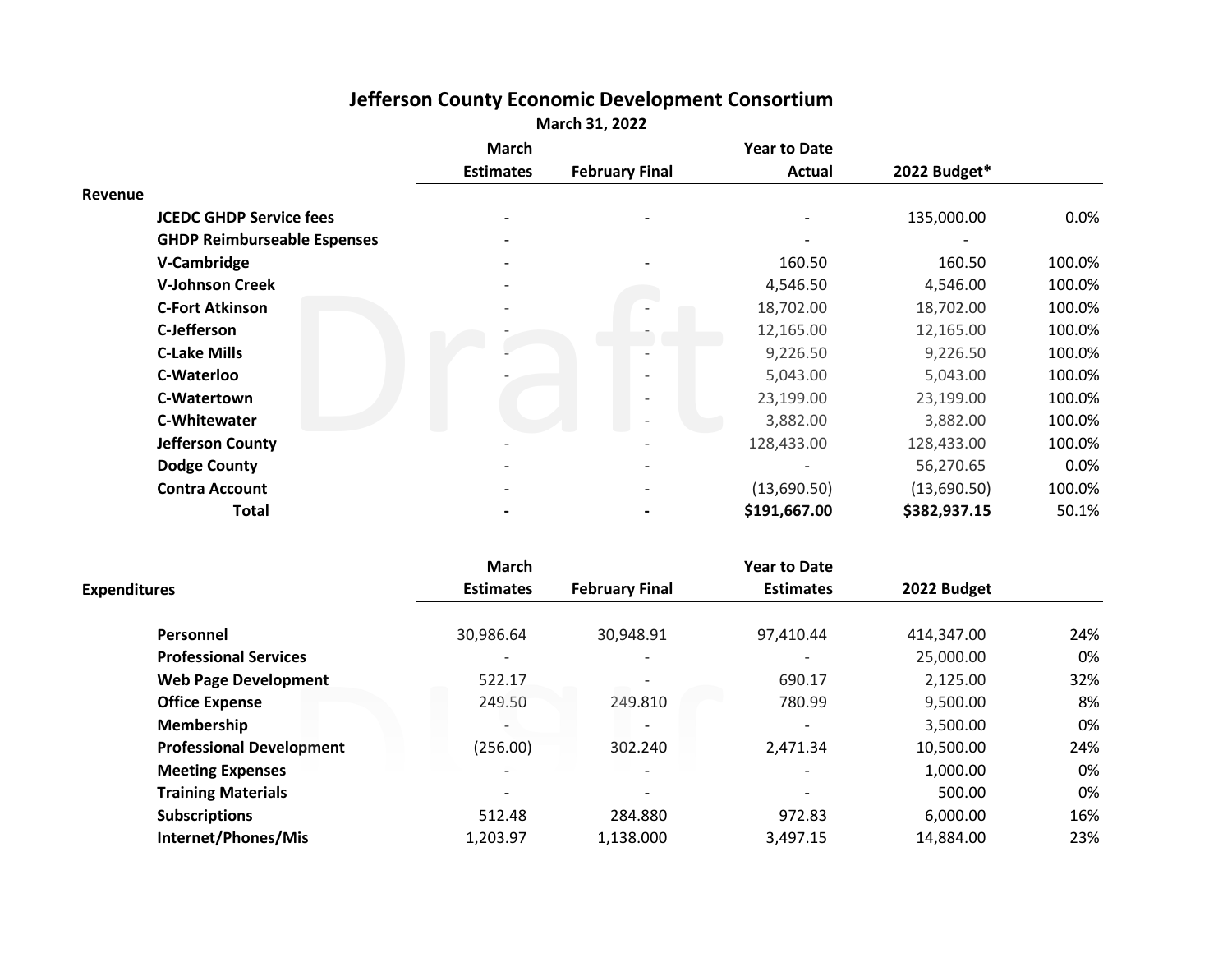|                            | March                    |                          | <b>Year to Date</b>      |                          |      |
|----------------------------|--------------------------|--------------------------|--------------------------|--------------------------|------|
| <b>Expenditures</b>        | <b>Estimates</b>         | <b>February Final</b>    | <b>Estimates</b>         | 2022 Budget              |      |
| <b>Other Operating</b>     |                          |                          |                          | 1,000.00                 | 0%   |
| <b>Travel Related</b>      | 250.00                   | 116.430                  | 489.18                   | 6,800.00                 | 7%   |
| <b>Other Insurance</b>     | 286.92                   | 286.920                  | 860.76                   | 3.261.00                 | 26%  |
| <b>Vehicle Repair</b>      |                          |                          | $\overline{\phantom{0}}$ | $\overline{\phantom{0}}$ | 0%   |
| <b>Railroad Consortium</b> | $\overline{\phantom{0}}$ | $\overline{\phantom{0}}$ | 15,000.00                | 14,000.00                | 107% |
| <b>Operating Reserve</b>   |                          |                          |                          |                          |      |
| Total                      | \$33,755.68              | \$33,327.19              | \$122,172.86             | \$512,417.00             | 24%  |

\*Budget Adjusted to reflect change in billing to Dodge County

|                                                                          |                                  | <b>SUMMARY OF BUDGET</b>        |                                         |                                |
|--------------------------------------------------------------------------|----------------------------------|---------------------------------|-----------------------------------------|--------------------------------|
|                                                                          | <b>March</b><br><b>Estimates</b> | <b>February Final</b>           | <b>Year to Date</b><br><b>Estimates</b> | 2022 Budget                    |
| <b>Revenues</b>                                                          |                                  |                                 | \$191,667.00                            | \$382,937.15                   |
| <b>Expenses</b>                                                          | \$33,755.68                      | \$33,327.19                     | \$122,172.86                            | \$512,417.00                   |
| <b>Total Profit/Loss</b><br><b>Proposed use of Reserves</b>              |                                  |                                 | \$69,494.14                             | $-$129,479.85$<br>\$129,479.85 |
| 01/01/22 JCEDC Operating Reserve Carryforward Balance                    |                                  |                                 | \$318,600.27                            |                                |
| <b>Vested Benefits Balance</b><br><b>JCEDC Operating Reserve Balance</b> |                                  | ( \$32, 927.50)<br>\$285,672.77 |                                         |                                |
| 5/17/21 Loan Receivable due from ThriveED on 12/31/2022                  |                                  | \$36,782.76                     |                                         |                                |